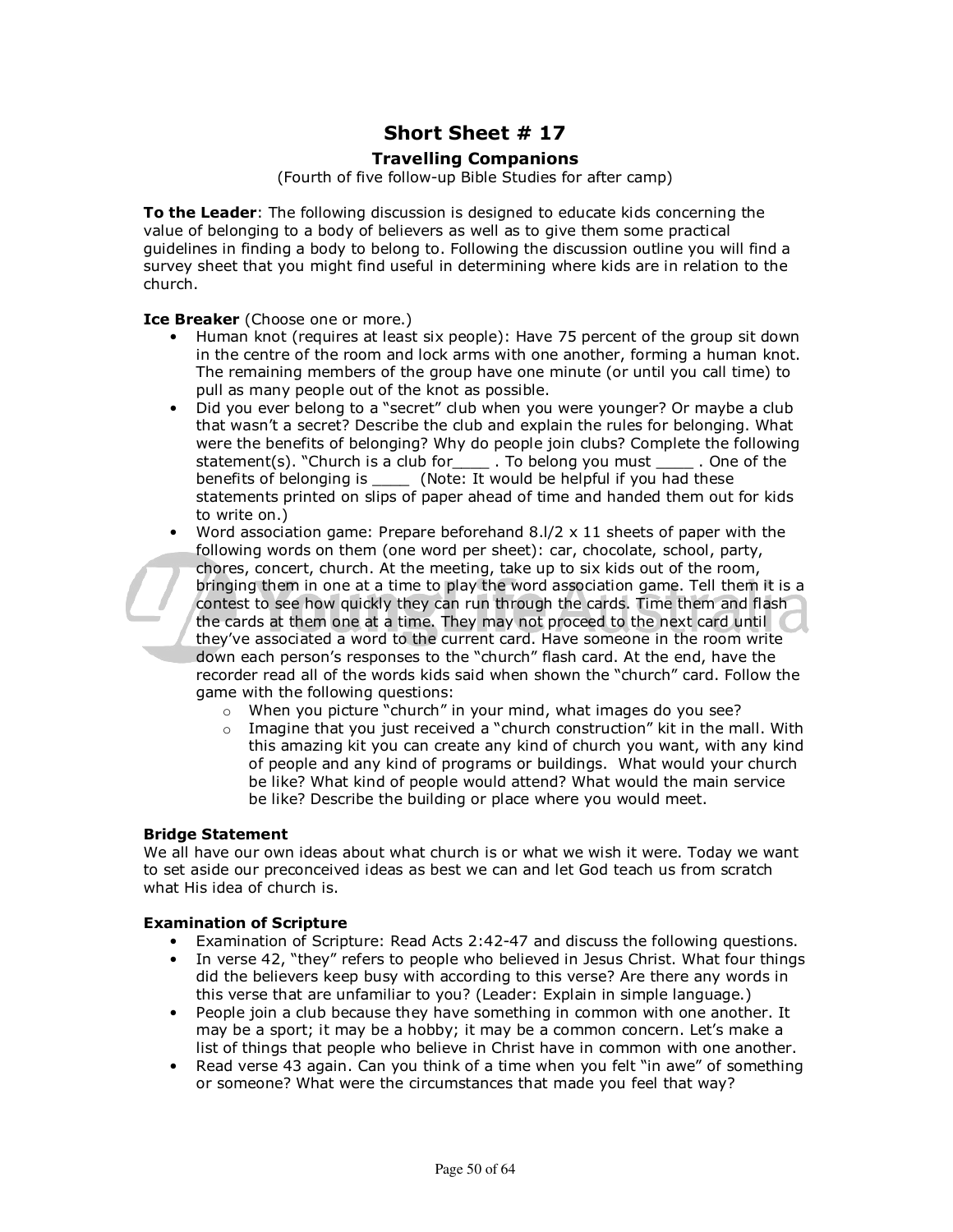- The believers were in awe. They couldn't get over all that was happening in their midst. They probably said 10 times a day, "Can you believe what's happening?" Some of the most amazing stuff that was happening is revealed in verses 44 and 45. What was happening among them? What is your gut reaction to these verses? Do you feel (a) encouraged (b) uncomfortable (c) confused (d) other. Can you explain why you feel that way?
- In this passage, the physical needs of the believers were being met by other believers. No doubt their spiritual, emotional and psychological needs were being met as well. What are some of our needs as human beings? As believers?
- How often were these people getting together? How often do you get together with other believers? Do you feel that is enough? If not, how often would you like to get together? Whom do you get together with besides this group? If the answer is "no one," do you think this group is enough to meet all of your needs as a believer?
- According to verse 47, what was the effect of the community of believers on "nonbelievers"? Today, most churches do not grow in number daily. Why do you think this is so? If our group here is not attracting new people, do you think we should be concerned? Why or why not?

### **A Verse to Meditate on and Memorise**

Acts 2:44, "All the believers were together and had everything in common."

#### **Application**

Have kids fill out the survey at the end of this discussion. Ask them to answer as honestly and completely as possible.

#### **Action Step** (Choose one)

- If you attend church regularly, talk to your pastor or youth director this week and ask them if there is a time you can meet with them just to catch them up on what has been going on with you, spiritually speaking.
- If you do not attend church, tell your Young Life leader (or tell them right now!) that you want to go to church with them this week. Make specific arrangements to meet or to be picked up. (Leader: Be sensitive to the person who has never been to church. Call them during the week and talk with them about what they can expect and answer any questions they have. Take time after the service to "debrief" them - to process with them what happened and how they felt about it.)

*See the next page for an easy- to-photocopy survey about church.*